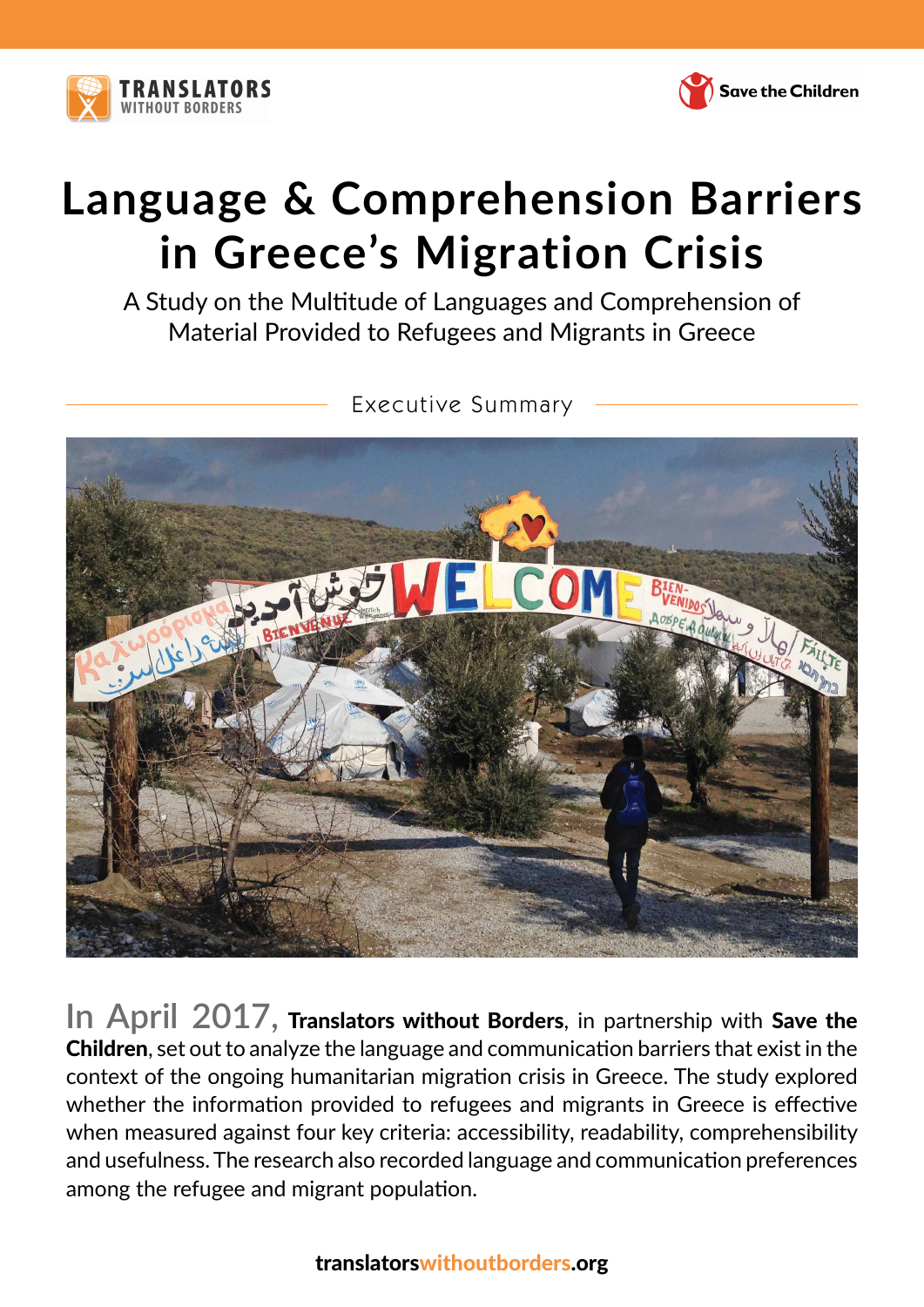The research combined quantitative and qualitative methods and was carried out in April 2017, at 11 sites in Greece. The findings are based on 202 surveys with refugees and migrants, and 22 interviews with humanitarian aid workers. The surveys and interviews were conducted in Arabic, Kurmanji, Sorani, Farsi, Dari, Greek and English. The findings, while not exhaustive, do pinpoint a number of important language and communication issues that are of importance for the management of the humanitarian situation as a whole.

# **Key findings**

The language in which information is provided is of critical importance. The vast majority of respondents would prefer to receive information in their mother tongue; where that is not possible, English is not seen as an adequate alternative in most cases. Eighty-eight percent of participants preferred to receive information in their mother tongue. Speakers of "minority" languages such as Sorani, Baluchi and Lingala do not receive sufficient information in Greece, as there are not enough interpreters or cultural mediators for these languages.

of participants couldn't understand spoken or written English

Findings show that comprehension testing can aid communication by clarifying levels of understanding between some of the main languages of refugees and migrants in Greece. Interviews and background research conducted for this study highlighted that a significant number of Farsi and Dari speakers can understand each other, although Farsi speakers might understand less

> Dari. Native speakers of the Kurdish dialects Kurmanii and Sorani are less likely to understand each other's languages, but more likely to understand a third language, such as Arabic. Some Kurmanji and Sorani speakers would prefer to receive written information in Arabic, as they were not taught to read or write in their mother tongue. This information had not previously been available to the majority of the humanitarian aid workers interviewed.

of respondents preferred to receive information in their mother tongue

Literacy and education levels, which vary across the refugee and migrant population, are a significant factor in comprehension. Of the 202 participants interviewed, 24 percent

had received no schooling at all, 47 percent had some schooling but no diploma, and 29 percent had obtained a high school diploma or more.

Ninety-three percent of the respondents claimed to understand written information in their language; but only 44 percent of them were able to answer basic questions on the information they were given. This implies that written information in the right language is comprehended by less than half of the target audience; to reach the rest, verbal, graphic and audio-visual content is needed.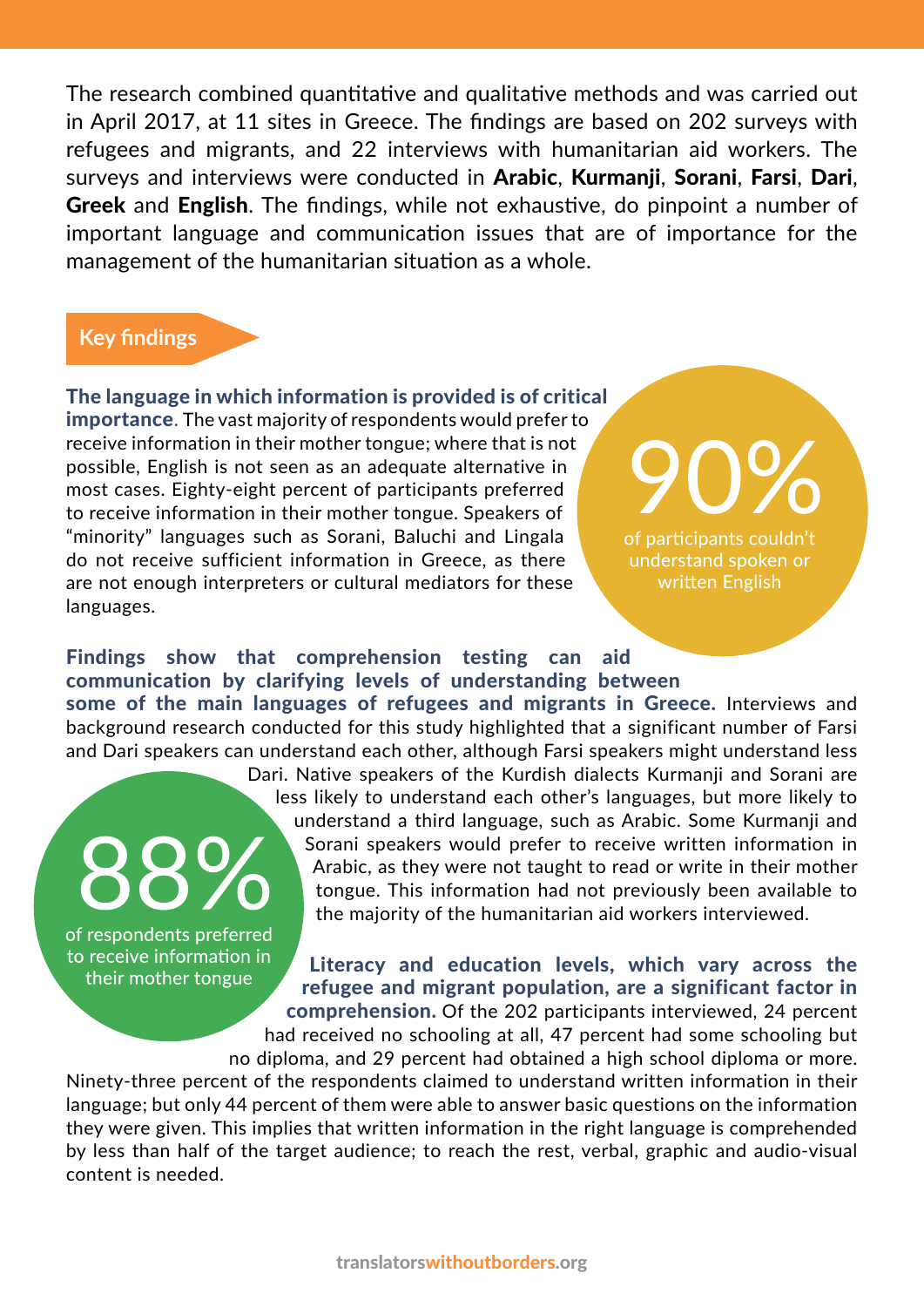Almost two-thirds of refugees and migrants surveyed wanted more information than they were currently receiving, with a strong preference for written documents (even given 60% literacy challenges). This finding is in contrast to the fact that most information within the surveyed sites is shared by word of mouth. Furthermore, 64 percent of respondents voiced a need for more information on a range of topics, including: general information about their stay in Greece, asylum procedures, that they currently receive information primarily by medical and healthcare, housing options outside camps, education for children, language lessons for both children and adults, and family reunification procedures. The one-third of respondents who did not want more information also often reported feeling a lack of trust towards aid organizations and government authorities.

Issues identified by humanitarian aid workers interviewed indicate that language presents one of the main obstacles to effectiveness in their work with refugees and migrants. Humanitarian aid workers rely heavily on the assistance of an interpreter or cultural

mediator to communicate with refugees and migrants, yet they frequently lack a trained language professional with the right language combination to support them in their daily work and at times fall back on asking a child to interpret. Moreover, the majority of the humanitarian aid workers interviewed were not sufficiently informed about the origin of and the nuances between certain languages, limiting their could not answer basic ability to seek the appropriate support for communicating with the questions on written information even when refugees and migrants they aim to assist.

## TEST YOUR INFORMATION

of respondents stated

word of mouth

Don't rely exclusively on self-reported metrics of comprehension or literacy. 85% of our respondents said they could understand written content in their own language but our testing found only 44% could.

#### DESIGN TO BE UNDERSTOOD

it was provided in their mother tongue

> Simplify the content, use graphics, be concise, and make sure the text is large enough to read.